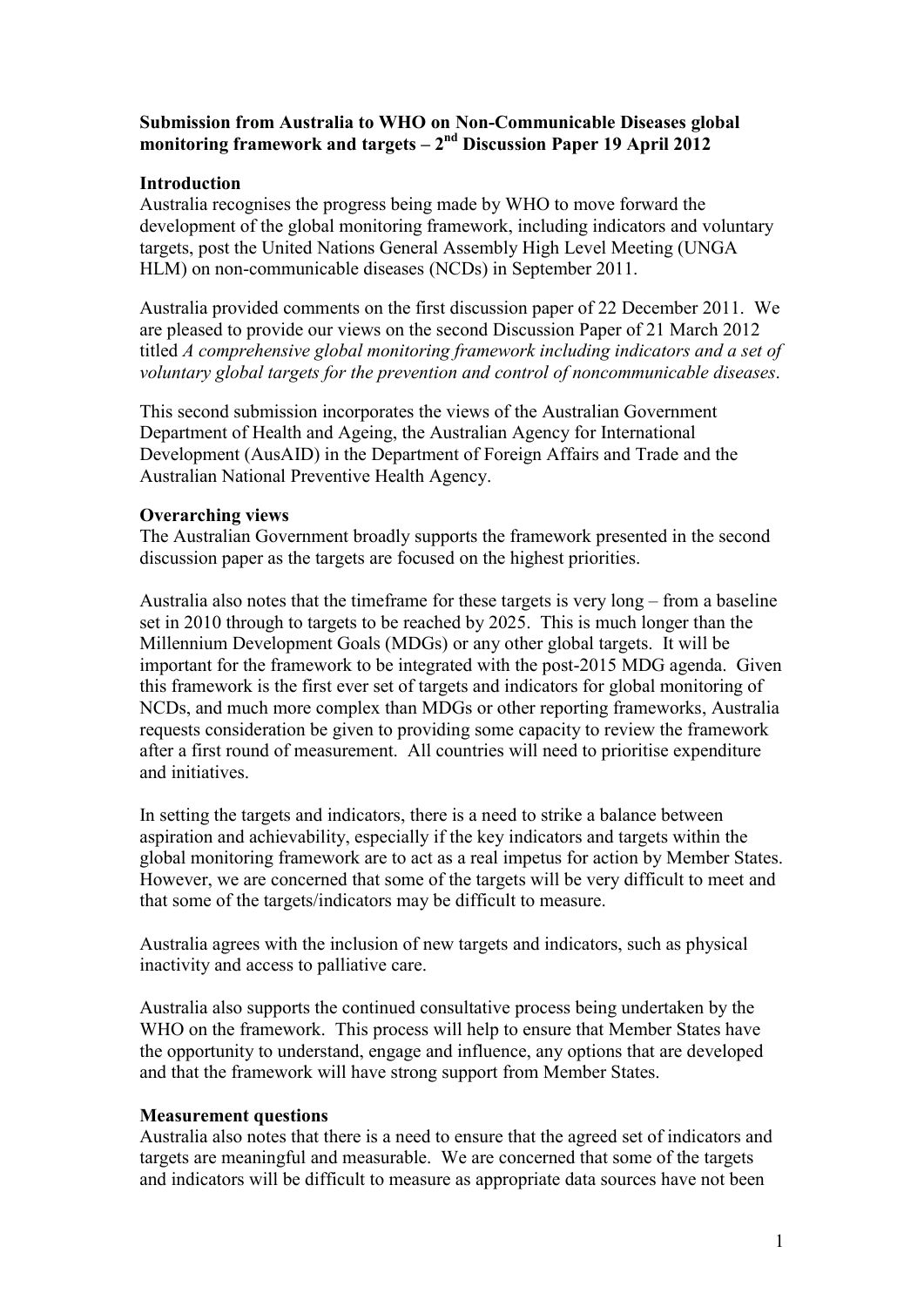developed or data are not available as regularly as outlined in the submission. Capturing biometric data (salt intake) is expensive and may not be a cost effective use of health funding. It is unclear that systems are in place to support accurate and consistent measurement and reporting of data over time and across countries under the proposed framework.

Australia also seeks clarity on whether the WHO intends that the targets will apply to all participating countries or if they will be measured as an aggregated average of the performance of participating countries. The discussion paper indicates that targets would be adapted to meet country-specific issues and needs for indicators and targets although there is little detail on this point.

# **Target/Indicator selection and feasibility**

# *Physical Activity Target*

Australia and other nations strongly supported the inclusion of a target on physical inactivity given its impact on health outcomes. We support such a target being included.

# *Palliative Care Indicator*

Australia supports a palliative care indicator being included in the suite of indicators as access to such care clearly improves the quality of end-of-life.

# *Number of indicators*

The discussion paper lists 20 indicators. Countries may find reporting against this large number of indicators difficult. Consideration might be given by WHO to lessons learned previously in implementing indicators if there are a large number of indicators and they are difficult to report against.

# *Feasibility*

As previously advised, Australia is concerned that some of the targets will be very difficult to meet. In particular, Australia has concerns with the rationale that bases forward-looking targets on achievements made in the high-income countries' context. Further, there appears to still exist an inconsistency within the targets in that some are highly ambitious while others seem to be much more attainable.

**Attachment 1** outlines Australia's views on the specific targets and indicators.

# **Capacity strengthening for health systems**

This discussion paper recognises that strengthening the capacity for health systems to monitor NCDs is vital. Australia supports wider health system strengthening efforts within the NCD response. Considering that fetal and childhood under-nutrition is identified as a major long-term risk factor for developing adult chronic disease, efforts to support better maternal and child health outcomes are critical. Consideration might be given by WHO to the possible adverse consequences of implementing the Framework, particularly in developing countries, such as the redirection of funding away from life-saving programs to prevent communicable diseases and reduce maternal mortality. Australia also supports equity as one of the general principles of the global monitoring framework, with progress against the framework importantly monitored against key social determinants.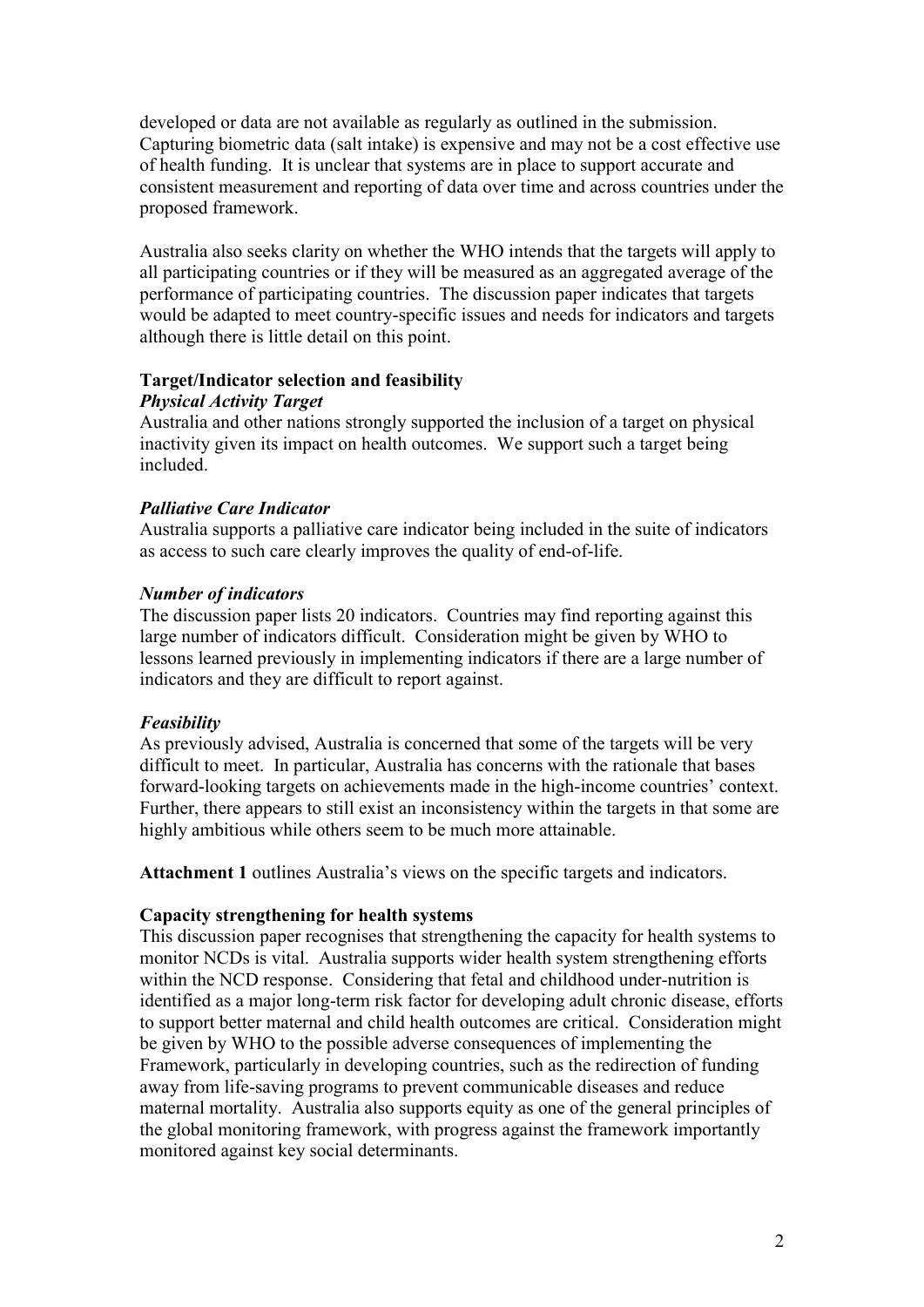The discussion paper highlights the need for an integrated approach to NCD surveillance and the importance of alignment with existing efforts, such as the Framework Convention on Tobacco Control. Australia supports this approach, which is particularly critical for achieving sustainability in developing countries and works to avoid vertical programming. Australia also considers that the harmonisation of strategies and health policies at the regional level is critical for effective NCD prevention and control.

# **Looking forward**

If we are to achieve the global goal of reducing poverty, the burden of NCDs on the poor must be considered in the post-2015 Millennium Development Goal (MDG) agenda. The global monitoring framework represents an opportunity to highlight the need for re-orientation and strengthening of health systems to better prevent, detect and manage chronic disease. Given that the framework goes to 2025, it will be important for it to be integrated with the post-2015 MDG agenda.

Australia encourages the WHO to seek out the views of developing countries to ensure that by the end of 2012 there is global consensus around the feasibility of the monitoring framework. This is particularly crucial in the Asian region where countries are undergoing rapid demographic transition. Countries in the region may only have a single generation to plan for and prepare their health and social systems for an ageing population.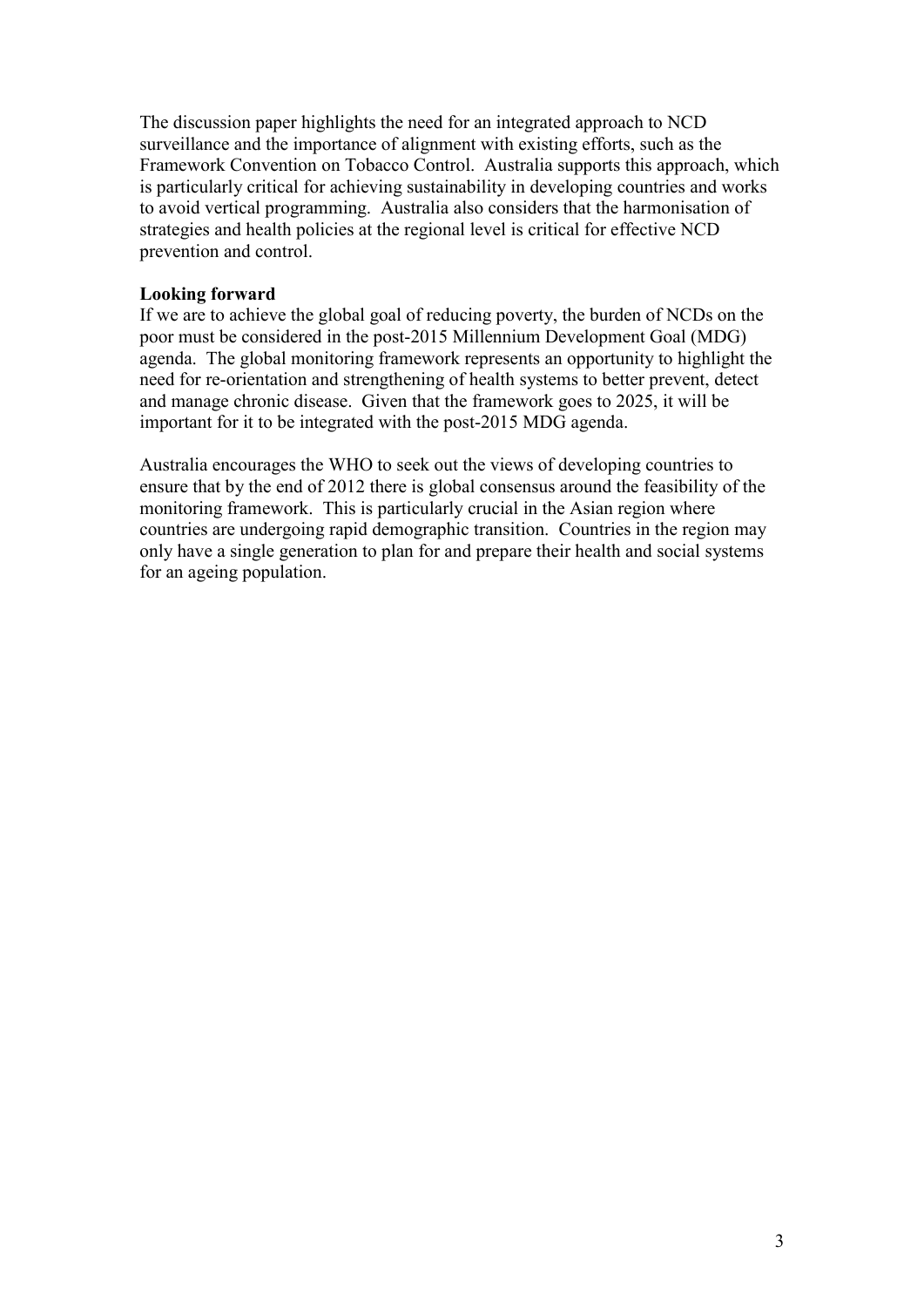### **Attachment 1**

# **Key indicators and targets Mortality from NCDs**

*25% relative reduction in overall mortality from cardiovascular, disease, cancer, diabetes, and chronic respiratory disease*

Australia reiterates the comments it provided in its first submission around this target. In particular, it may be possible for developed countries, like Australia, to meet this target, particularly in relation to CVD and cancer. This is especially the case given the focus on reducing preventable and premature death through strong action on smoking and falling smoking and blood pressure levels etc. Mitigating against this is the unfavourable trends in physical activity, obesity and diabetes prevalence with little change in cholesterol levels nationally. It should also be noted that there may be difficulties in gathering accurate and timely data on cause of death that is specific enough to support measurement.

### **Blood pressure/Hypertension**

*25% relative reduction in prevalence of raised blood pressure* This target may be unachievable for Australia. While lifestyle and medication interventions to address hypertension are effective, compliance with these measures has been found to be poor.

## **Tobacco smoking**

*30% relative reduction in prevalence of raised blood pressure*

The discussion paper proposes a target of a 30 per cent reduction in prevalence of tobacco smoking by 2025. The baseline year would be 2010. Progress against the target would by measured using the aged-standardised prevalence of current tobacco smoking among persons aged 15 and over.

In Australia, we note that if the baseline is taken from the Australian 2010 National Drug Strategy Household Survey, which found that 15.1 per cent of persons aged over 14 smoked daily, Australia's target would be a daily smoking rate of 10.6 per cent by 2025.

From Australia's perspective, the proposed WHO global target is supported, noting that it would be less ambitious than the Australian National Health Agreement performance benchmark for the states and territories which aimed at reducing Australia's national smoking rate to 10 per cent by 2018.

### **Dietary salt intake**

*30% relative reduction in mean adult (aged 18+) population of intake of salt, with aim of achieving recommended level of less than 5 grams per day*

The Australian Government considers the salt target to be very ambitious, and difficult to achieve and measure. While acknowledging that the targets are intended to encourage Member States to do more than the status quo, this target for Australia will prove to be more difficult than most of the other targets identified. The ambitiousness of targets appears to be inconsistent for the Australian context.

The Nutrient Reference Values for Australia and New Zealand currently recommends an upper limit of 2300mg of sodium intake per person per day, which equates to 6g of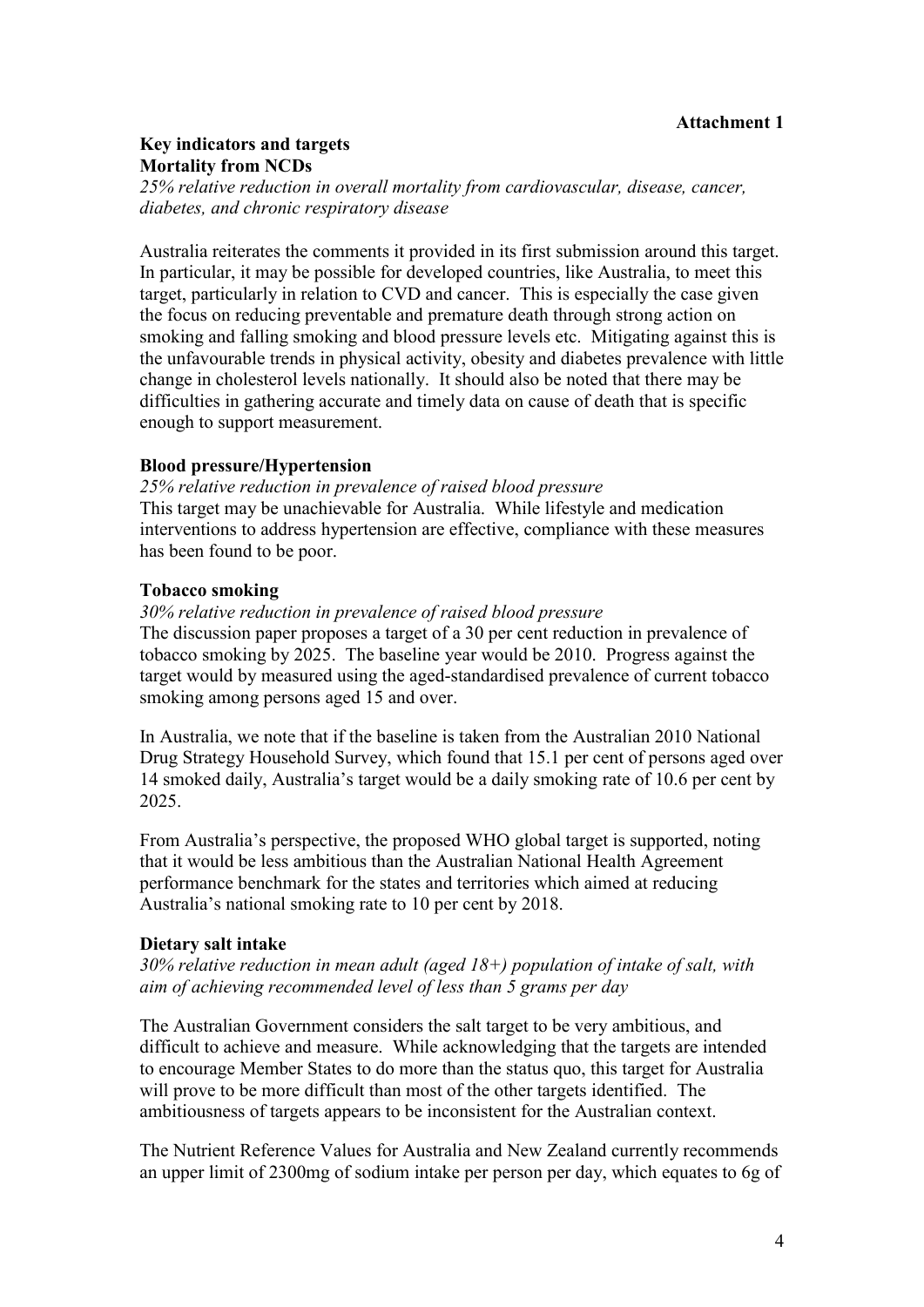salt. This level has been set on the basis of population studies showing low levels of hypertension (less than 2%) and no other observed adverse effects in communities with intakes below this level.

The WHO discussion paper on targets advocates for salt reduction interventions which include mass media campaigns. Campaigns require significant investment. To fund this initiative, the WHO discussion paper on effective approaches proposes strategies for raising funds that are inconsistent with current Australian policy, such as taxation on high sodium foods, and regulating to reduce sodium in processed foods.

Measuring salt intake through biometric testing is expensive. The WHO may wish to give consideration to whether such testing is a cost effective use of health funding.

The summary of feedback from member states on the first discussion paper shows that the Australian government is not alone in expressing concern regarding this target's achievability and measurement. There was only a modest level of support for this target.

## **Physical inactivity**

### *10% relative reduction in prevalence of insufficient physical activity in adults aged 18+ years*

Australia supports the inclusion of physical inactivity as one of five indicators, with a voluntary target for 2025, under the global monitoring framework for NCDs. The data collection tool used to measure Australian physical activity participation, both in the past and currently, does not directly align with the tools recommended in the discussion paper (WHO STEPS and GPAQ). The frequency of the collection of Australian physical activity data is at this stage undetermined and may not meet the 3- 5 year frequency recommended, or align with the progress assessment interim target points set for 2015 and 2020.

The rationale for the development of the physical inactivity target outlines that existing international examples demonstrate that change in the order of 1% per year can be achieved through national action.

Under a partnership agreement between the Federal and State and Territory Government, the agreed performance benchmark relating to adult physical activity is:

 increase in proportion of adults participating in at least 30 minutes of moderate physical activity on five or more days of the week of 5% from baseline for each state by 2013; 15 per cent from baseline by 2015.

# **Other core indicators**

### *Overweight/obesity*

Under a partnership agreement between the Federal and State and Territory Government, the agreed performance benchmark relating to adult obesity is:

 increase in proportion of adults at unhealthy weight held at less than five per cent from baseline for each state by 2013: proportion of adults at healthy weight returned to baseline level by 2015.

In the discussion paper, the core indicator for NCD surveillance for obesity (agestandardized prevalence of overweight and obesity in adults – defined as body mass index greater then 25 kg/m<sup>2</sup> for overweight or 30 kg/m<sup>2</sup> for obesity) is consistent with